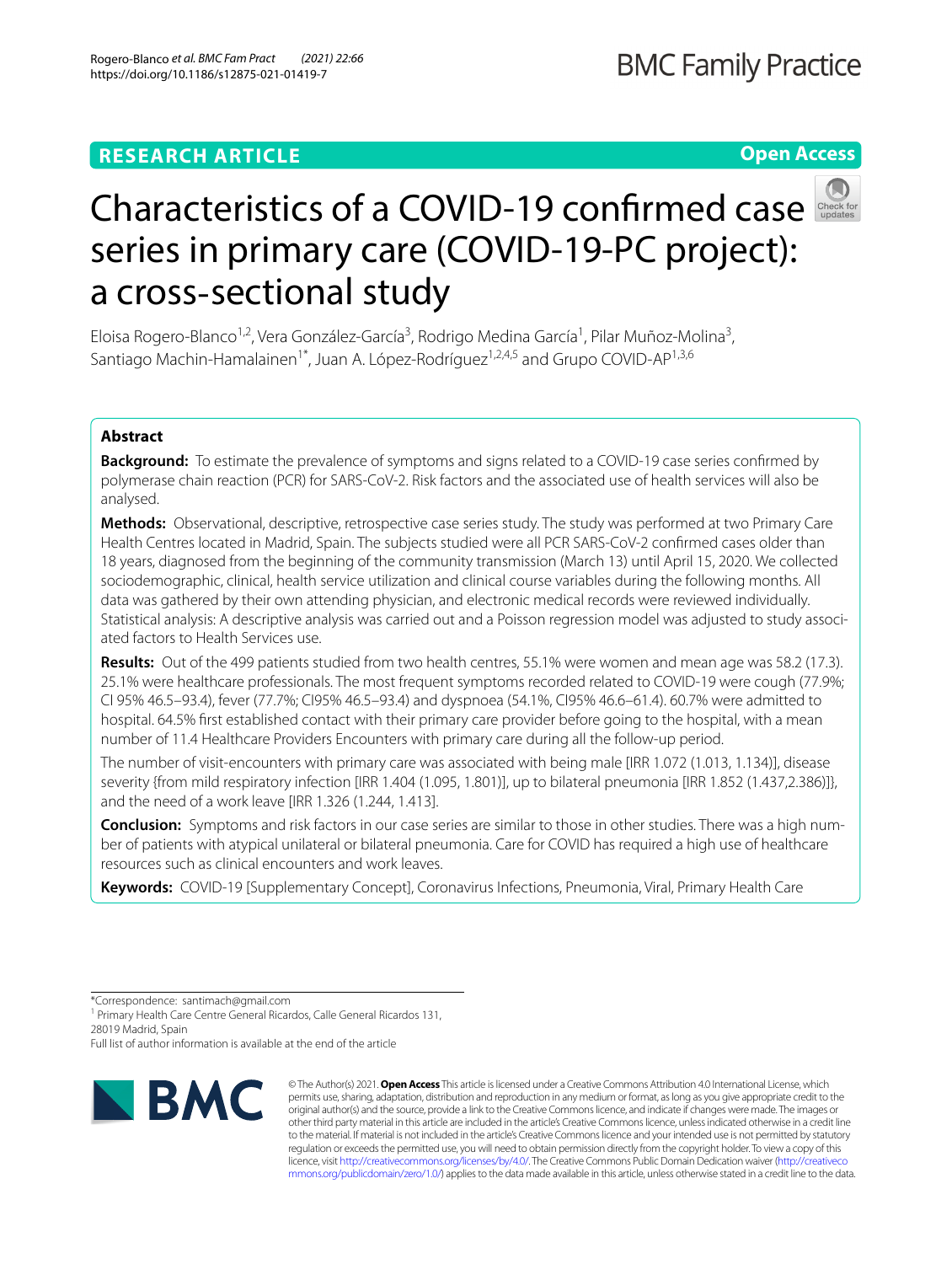## **Background**

As of December 31, 2019, the Chinese Authorities communicated to the WHO some pneumonia cases of unknown aetiology at Wuhan. A week later the Authorities confrmed it was caused by the new coronavirus called SARS-CoV-2 [[1\]](#page-7-0) (Severe Acute Respiratory Syndrome CoronaVirus 2).

In Spain, the frst cases gradually began to appear since January 31 with a peak on March  $20<sup>th</sup>$  $20<sup>th</sup>$  [2]. At the beginning of July 2020, the number of confrmed cases with a polymerase chain reaction (PCR) in Spain was over 251,000, and worldwide over 11 million cases [[3\]](#page-7-2). In the Spanish National Seroprevalence Study (ENE-COVID) [[4\]](#page-7-3) a 5% prevalence was detected with rapid point of care antibody test and a 4.6% prevalence with the immunoassay test.

The symptoms associated with this viral infection have been called COVID-19 (Coronavirus Disease) and it includes respiratory symptoms such as a common cold, severe pneumonia, up to respiratory distress syndrome, septic shock and multiorgan failure. Initially, PCR test was not universally performed in those COVID-19 symptomatic patients.

From the clinical point of view, the most important published COVID-19 case series have been described in inpatients samples  $[5-7]$  $[5-7]$ . So far, there have been few published studies describing Primary Care (PC) case series  $[8]$  $[8]$ . The published studies reflect the disease semiology, as well as the main alterations of the complementary tests, risk factors, diferent treatments used and the disease evolution. With the RENAVE (National Epidemiological Surveillance Network) available data, the most frequent symptoms in PCR confrmed cases  $(n=248,329)$  [\[9](#page-7-7)] were: fever or having had fever recently (72.9%), cough (69.0%), dyspnoea (47.6%) and diarrhoea (26.8%). But the real incidence of the clinical symptoms associated with the SARS-CoV-2 infection is unknown. In the report "COVID-19 Atención Primaria" [[10](#page-7-8)] made by the Madrid Public Health System, in the Autonomous Community of Madrid 323,583 patients were attended in the PC Practices with COVID-19 confrmed or suspected. Out of those, only 52,902 (16.35%) were PCR confrmed; 53.8% of the PCR confrmed cases were diagnosed either of radiological or clinical pneumonia.

Since the change of epidemiological context and following the Spanish Ministry of Health instructions, mild COVID-19 cases should be diagnosed, followed up and epidemiologically surveilled at PC in coordination with the Public Health Care Services [\[11](#page-7-9)]. To perform those duties, PC had to reorganize its activities in order to lower the risk of contagion associated with crowds in closed facilities and prioritize emergency care and isolation of suspected cases  $[12]$ . To that effect, circuits inside the Health Centres had to be created to divide COVID-19 suspected cases assistance from other pathologies and, also, to prioritize telephone medical consults as well as home assistance.

In the Madrid region, 9.8% of the patients followed by PC since they had their frst symptoms needed admission as inpatients. From the onset of symptoms, it took an average of 7.8 days to be admitted as inpatients [[9\]](#page-7-7). Early detection of disease worsening of COVID-19 patients has been a priority for PC and it has been mainly done with follow-up phone consultations. So far there are no studies that analyse the socio demographic characteristics, symptoms, evolution and use of PC resources in Spain in this pandemic scenario.

The main objective of this study is to estimate the prevalence of symptoms and signs related to the COVID-19 infection confrmed by a PCR test for SARS-CoV-2, in patients older than 18 years in PC in the South Area of Madrid. Also, the risk factors and the use of healthcare resources associated with the COVID-19 infection will be analysed.

#### **Methods**

Observational, descriptive, retrospective, followed-up case series study at two Primary Care Health Care Centres in the south area of Madrid.

Eligibility criteria were: a) older than 18 years b) having their attending Family Physician notifed as PCR positive by the Official Public Health notification system c) being followed up (either by phone interviews or at the office) by their attending physician/nurse d) verbal informed consent to participate in the COVID-AP study. Exclusion criteria were: a) Institutionalized patients that were followed up by other sanitary professionals b) Those with mental disabilities or disorders whom their attending physicians judged couldn't follow up the study requirements.

All cases that were notifed in the electronical medical record (EMR) until the 15 of April 2020, by the Madrid Public Health Alert system, were analysed. Therefore, the sample was taken in a consecutive way as the cases were being notifed from the referral hospitals and the Public Health Services to the attending physicians. The patients were followed up for 30 days after the positive PCR test was done. The data was gathered from May 16th until June 15th when the follow up period was over. 58 Family Physicians participated in the study and a total of 525 patients were confrmed and notifed as PCR positive. Given a 11.5% of infected population estimation in the Madrid Autonomous Region, assuming the worst-case scenario for some symptoms (50%), and given a 95% confdence interval, the precision needed would be 4.27%.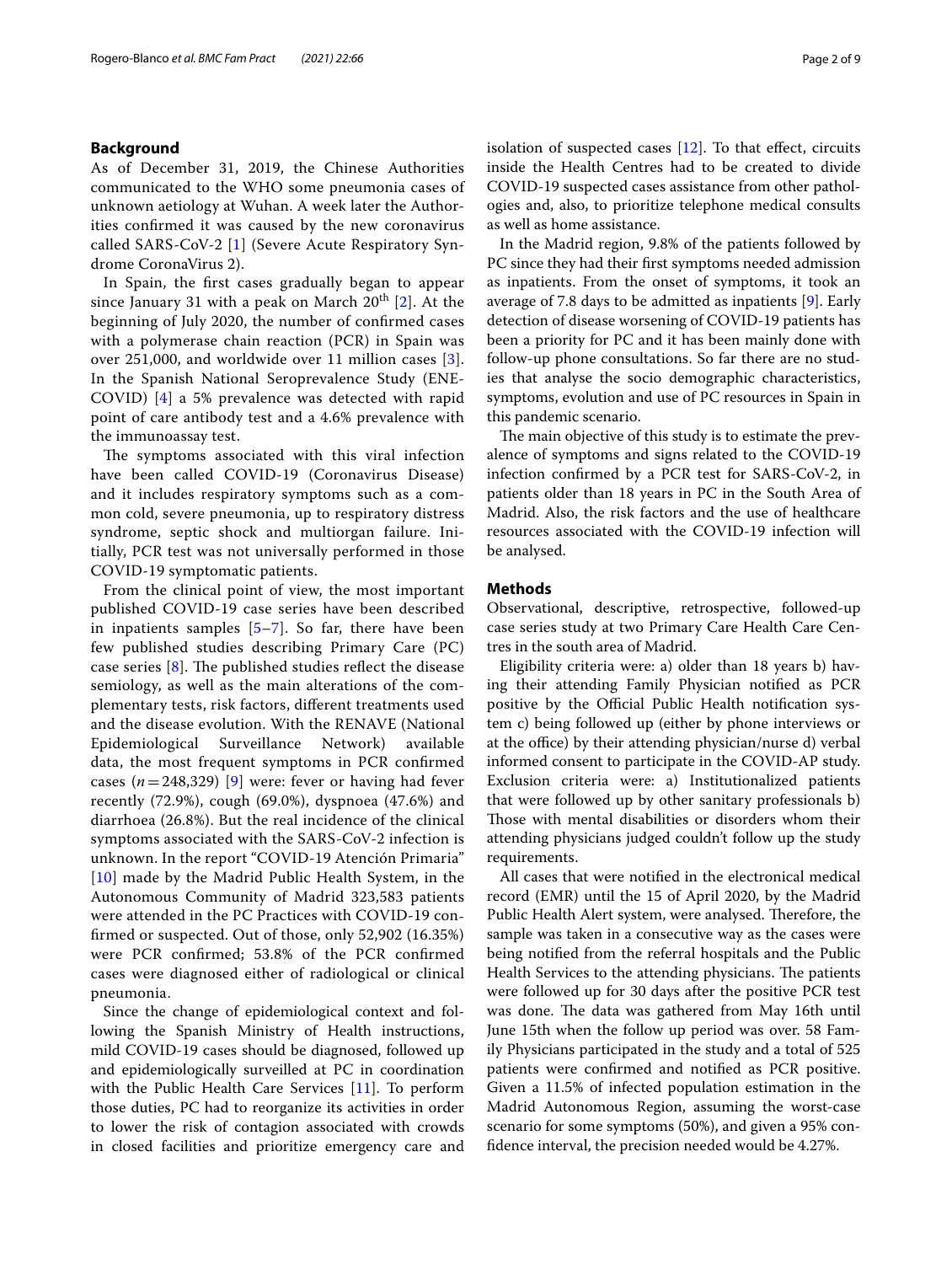## **Variables**

Main variables were symptoms related to the infection (fever, cough, odynophagia, dyspnoea, chills, vomits, diarrhoea, and anosmia/hyposmia) described in the patient's EMR throught all the follow up period disregarding the moment in which they appeared. Secondary variables were: 1. Sociodemographic: age, gender, nationality (Spanish/ Non-Spanish), being a healthcare professional 2. Patient's comorbidities: high blood pressure (HBP), chronic obstructive pulmonary disease (COPD), asthma, diabetes, ischemic heart disease, cerebrovascular disease, chronic kidney disease, hepatic failure, immunosuppression, oncologic disease in the previous 5 years 3. Disease progression: frst day with symptoms, frst medical consultation date, positive COVID-19 test date, having been diagnosed of clinical pneumonia or radiologic pneumonia (unilateral or bilateral), 4. Use of resources: Primary Care contact before the PCR test, type of consult (phone, office), number of healthcare provider encounters (HPE) performed (before, during and after hospital care if needed), house calls made, need of hospital care at the Emergency Department, admitted as hospital inpatient, date of admission, date of discharge, place to be discharged, number of phone follow-ups after discharge, need of work leave and how many days of work leave were needed.

Family physicians collected the information from the patients' EMR and their hospital discharge reports. Afterwards, they registered it anonymously into an online Data Collection Questionnaire [\(https://covidap.](https://covidap.es/)  $\frac{1}{10}$  with a random identification number. The data was gathered from May 16th until June 15th when the follow up period was over.

#### **Statistical analysis**

The categorical variables were described as frequency and percentage; quantitative variables as average and standard deviation with a 95% confdence interval if they followed a normal distribution. In asymmetrical distributions, or not normal, the median and interquartile range were reported. The prevalence of the main symptoms detected were estimated with a 95% confdence interval. Bivariate analysis was done by groups (needing hospital care/not needing) using Chi square test for categorical variables and a Student's T-test (or a Mann- Whitney U if the distribution was not normal) in the quantitative test. Multivariate Poisson regression model was adjusted to analyse associated factors being the number or HPE the dependant variable. All statistical analyses were performed using a standard software package (Stata, version 14.0).

All methods were carried out in accordance with relevant guidelines and regulations. Informed consent was obtained from all the participants.

#### *Results*

Out of the 525 patients that had a SARS- Cov-2 PCR confrmed infection, that was notifed to their primary care physician, 499 were analysed (Fig. [1\)](#page-2-0).

Out of these 499 patients: 275 (55.1%) were women, their average age was 58.2 years old (SD17.3) and 125 (25.1%) were healthcare workers. Most frequent risk factors were HBP (32.9%) and diabetes (17.5%). Table [1](#page-3-0) summarizes the patients sociodemographic characteristics and risk factors.

Out of the 499 analysed patients, 488 (97.8%) had some symptom. Most frequent symptoms referred by the patients along the infection were: cough (78.0%; CI95%

<span id="page-2-0"></span>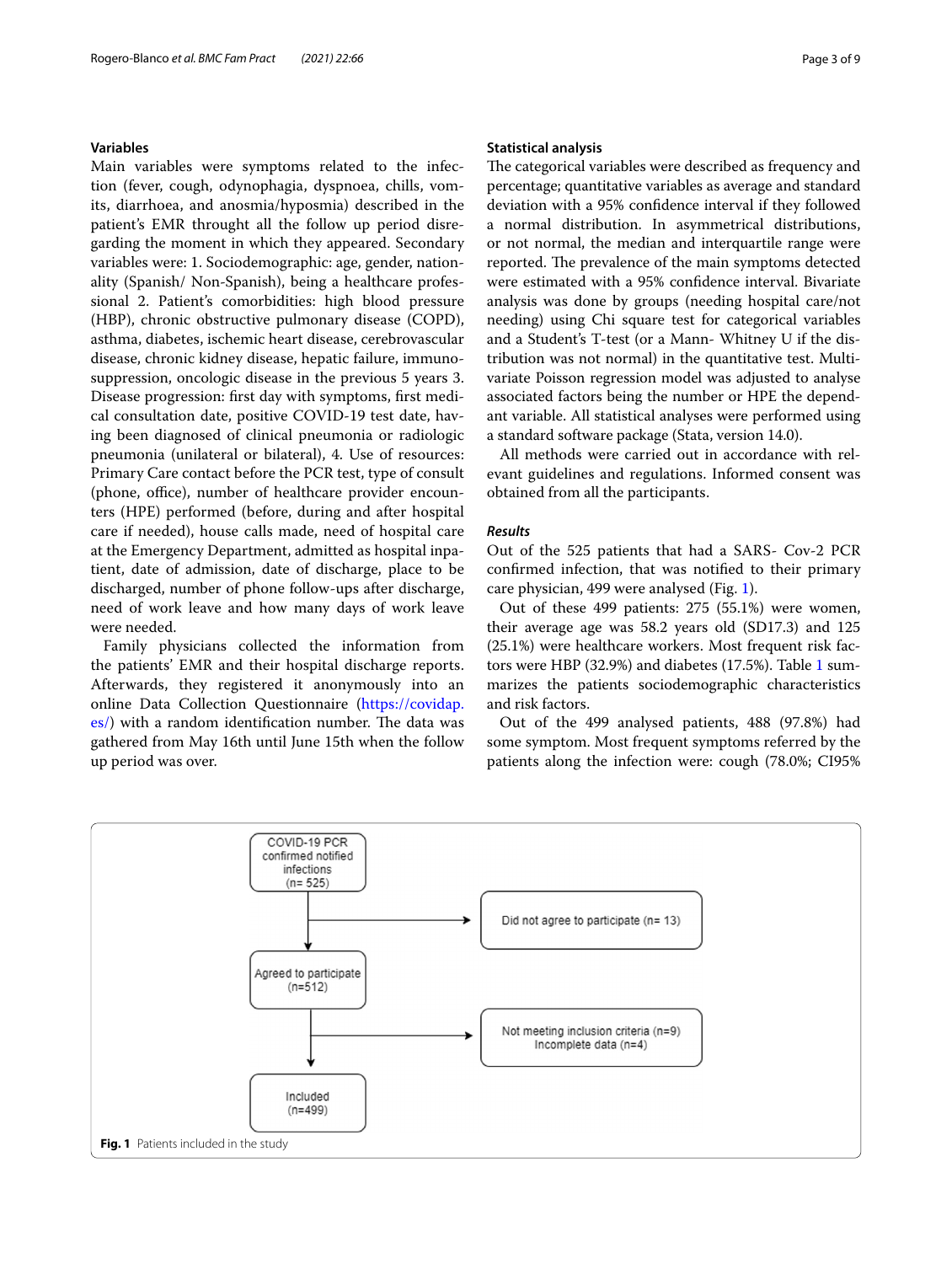|                                      | <b>Total</b> | Men         | Women       | p value       |
|--------------------------------------|--------------|-------------|-------------|---------------|
|                                      | 499          | 224 (44.9%) | 275 (55.1%) |               |
| Age, mean (SD)                       | 58.2 (17.3)  | 61.1(17.2)  | 55.7 (17.1) | $< 0.001$ $*$ |
| 10 years age categories n(%)         |              |             |             | 0.003         |
| 18-25 years                          | 15 (3.0%)    | 2(0.9%)     | 13 (4.7%)   | Ref. \$       |
| $26 - 35$ years                      | 38 (7.6%)    | 15 (6.7%)   | 23 (8.4%)   | 0.081         |
| 36-45 years                          | 68 (13.6%)   | 28 (12.5%)  | 40 (14.5%)  | 0.058         |
| 46-55 years                          | 117 (23.4%)  | 45 (20.1%)  | 72 (26.2%)  | 0.073         |
| 56-65 years                          | 96 (19.2%)   | 38 (17.0%)  | 58 (21.1%)  | 0.066         |
| 66-75 years                          | 69 (13.8%)   | 41 (18.3%)  | 28 (10.2%)  | 0.005         |
| 76-85 years                          | 69 (13.8%)   | 40 (17.9%)  | 29 (10.5%)  | 0.006         |
| $>85$ years                          | 27 (5.4%)    | 15 (6.7%)   | 12 (4.4%)   | 0.014         |
| Country of origin                    |              |             |             | 0.68          |
| Spain                                | 327 (65.5%)  | 147 (65.6%) | 180 (65.5%) |               |
| Others                               | 145 (29.1%)  | 67 (29.9%)  | 78 (28.4%)  |               |
| NR/DK <sup>*</sup>                   | 27 (5.4%)    | 10 (4.5%)   | 17 (6.2%)   |               |
| BMI, mean (SD)                       | 28.5 (4.9)   | 28.7(4.5)   | 28.4(5.1)   | $0.53*$       |
| Registered as smoker in the EMR      | 33 (7.8%)    | 22 (11.5%)  | 11 (4.8%)   | 0.011         |
| Healthcare provider n(%)             | 125 (25.1%)  | 21 (9.4%)   | 104 (37.8%) | < 0.001       |
| <b>HBP</b>                           | 164 (32.9%)  | 91 (40.8%)  | 73 (26.5%)  | < 0.001       |
| Diabetes                             | 87 (17.5%)   | 49 (22.0%)  | 38 (13.8%)  | 0.017         |
| Asthma                               | 36 (7.2%)    | $9(4.0\%)$  | 27 (9.9%)   | 0.013         |
| CAD                                  | 24 (4.8%)    | 21 (9.4%)   | $3(1.1\%)$  | < 0.001       |
| Cerebrovascular disease              | 19 (3.8%)    | 16 (7.2%)   | $3(1.1\%)$  | < 0.001       |
| COPD                                 | 24 (4.8%)    | 20 (9.0%)   | 4(1.5%)     | < 0.001       |
| <b>CKD</b>                           | 27 (5.4%)    | 16 (7.2%)   | 11 (4.0%)   | 0.12          |
| Oncologic disease (in the last 5yrs) | 40 (8.0%)    | 19 (8.5%)   | 21 (7.6%)   | 0.72          |

## <span id="page-3-0"></span>**Table 1** Sociodemographic characteristics, and risk factors of patients according to gender

\* NR/DK: Not response/doesn´t know; *EMR* Electronic Medical Record, *HBP* High Blood Pressure, *CAD* Coronary Artery Disease, *COPD* Chronic Obstructive Pulmonary Disease, *CKD* Chronic Kidney Disease, All analyses are Chi-Square test unless opposite specifed; ¥ Student T test; \$ Logistic univariate with reference category

46.5–93.4), fever (77.8%; CI95% 46.5–93.4) and dyspnoea (54.1%; CI95% 46.6–61.4). Anosmia (15.0%; CI95% 13.7–16.4) and ageusia /hypogeusia were less frequent (13.8%; CI95% 10.4–18.2). Among the main COVID-19 clinical diagnosis we found bilateral or severe pneumonia (45.5%) and mild respiratory infections (24.0%). 37 (7.4%) patients died, one of them at home. All symptoms analysed and main patients' diagnoses are shown in Table [2.](#page-4-0) 392 (78.6%) patients required hospital care, and 303 (60.7%) needed to be admitted as inpatients. Mean time from the beginning of the symptoms until the hospital admission as inpatient were 7.8 days (SD 5.2). Median time of hospital admission was 8 days (interquartile range from 5 to 14). 29 (9.3%) patients were admitted to the Critical Care Unit.

Regarding the use of PC resources: 16 of April, 2020 was the date in which the highest number of first contacts was made with PC; 322 patients (64.5%) consulted PC prior to having a PCR for the first time. The average number of HPE in PC (with all the healthcare providers: physicians and nurses, and modalities:

phone call or office visit, emergency or programmed visit) was 11.4 (6.8), during the next 30 days after the infection was confirmed; 53 patients (10.6%) needed home visits; 237 patients (75%) had instructions to be followed up in PC after being discharged; 225 patients (45.5%) needed a work leave certificate, which lasted an average of [3](#page-4-1)1.8 days (SD15.4). In Table 3 a description of the PC resources used in the population according to needing hospital care or not.

Among the factors associated with the increase of HPE were: being male [IRR 1.072; CI95% 1.013, 1.134], mild respiratory infection [IRR 1.404; CI95% 1.095, 1.801], moderate respiratory infection [IRR 1.802; CI95% 1.372, 2.369], unilateral pneumonia [IRR 1.895; CI95% 1.467, 2.447], bilateral pneumonia [IRR 1.852; CI95% 1.437,2.386], respiratory distress syndrome [IRR 1.404; CI95% 1.055, 1.868)] and the need of a work leave [IRR 1.326; CI95% 1.244, 1.413]. Cerebrovascular disease was associated with less HCE [IRR 0.700; CI95% 0.590, 0.829)]. Univariate analysis and multivariate analysis can be found in Table [4](#page-5-0).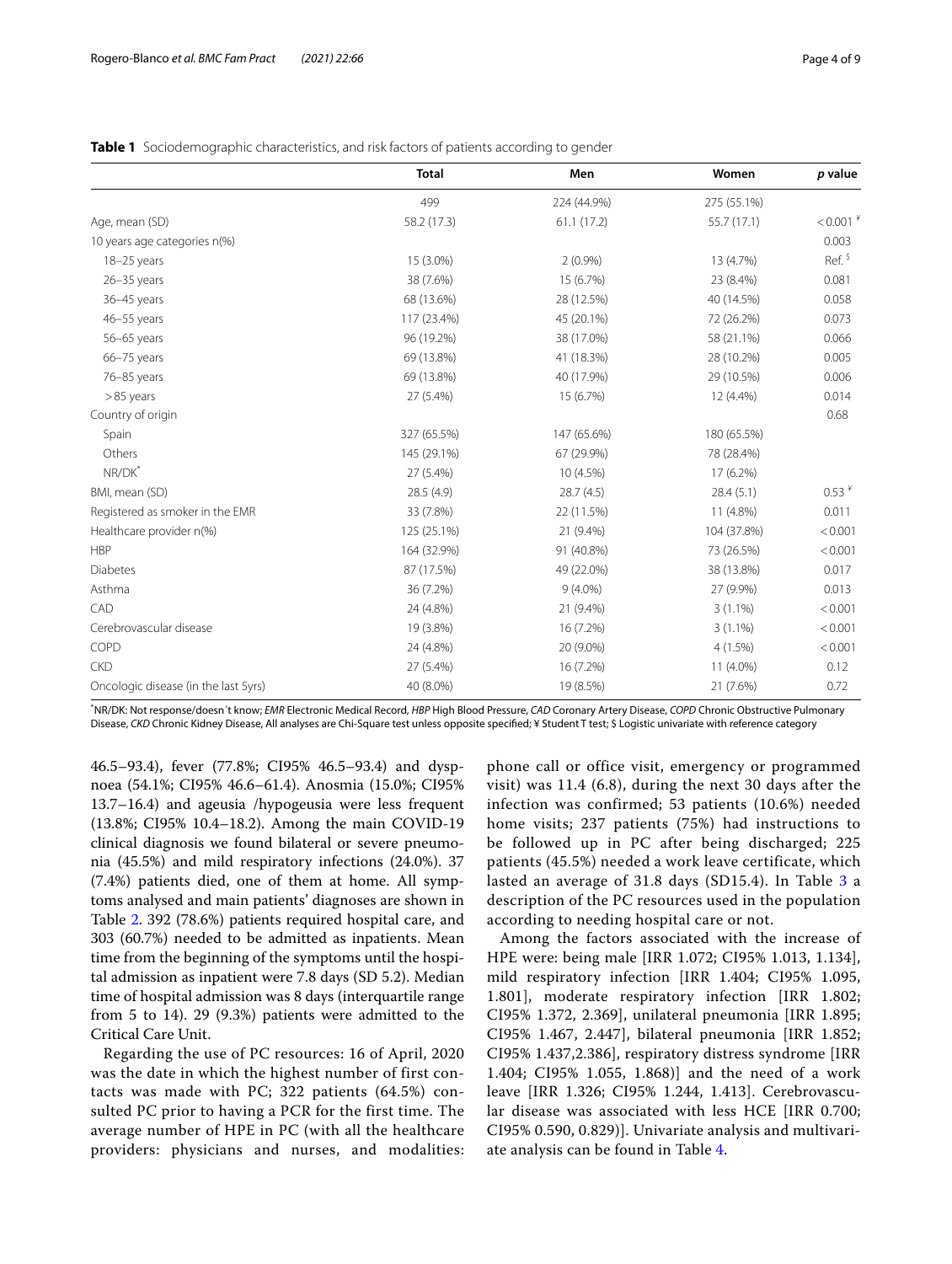|                                    | Total ( $n = 499$ ) | % (CI 95%)          | <b>Need of Hospital</b><br>care <sup>a</sup> ( $n = 392$ ) | Didn't require Hospital<br>Care ( $n = 107$ ) | p value |
|------------------------------------|---------------------|---------------------|------------------------------------------------------------|-----------------------------------------------|---------|
| Main Symptoms n(%)                 |                     |                     |                                                            |                                               |         |
| Anosmia                            | 75                  | 15.03 (13.7-16.4)   | 46 (12.8)                                                  | 29 (29.6)                                     | < 0.001 |
| Arthralgia/Myalgia                 | 224                 | 44.89 (5.7-91.6)    | 182 (50.3)                                                 | 42 (42.0)                                     | 0.14    |
| Asthenia                           | 222                 | 44.49 (27.9-62.4)   | 188 (51.8)                                                 | 34 (34.3)                                     | 0.002   |
| Diarrhoea                          | 135                 | $27.05(11 - 52.8)$  | 116 (32.0)                                                 | 19 (19.2)                                     | 0.013   |
| Dyspnoea                           | 270                 | 54.11 (46.6-61.4)   | 245 (65.0)                                                 | 25(25.5)                                      | < 0.001 |
| Chills                             | 155                 | $31.06(9 - 67.3)$   | 139 (38.7)                                                 | 16(16.7)                                      | < 0.001 |
| Fever                              | 388                 | 77.76 (46.5-93.4)   | 331 (88.0)                                                 | 57 (56.4)                                     | < 0.001 |
| Hypogeusia                         | 69                  | 13.83 (10.4-18.2)   | 43 (12.0)                                                  | 26(26.5)                                      | < 0.001 |
| Nausea /Vomiting                   | 70                  | $14.03(4.1 - 38.4)$ | 62 (17.4)                                                  | 8(8.1)                                        | 0.023   |
| Odynophagia                        | 126                 | 25.25 (14.8-39.7)   | 89 (24.9)                                                  | 37 (37.0)                                     | 0.016   |
| Skin reactions                     | 18                  | $3.61(0.1 - 59.4)$  | 13(3.6)                                                    | 5(5.1)                                        | 0.51    |
| Cough                              | 389                 | 77.96 (46.5-93.4)   | 314 (84.0)                                                 | 75 (75.0)                                     | 0.038   |
| <b>Final Diagnosis n(%)</b>        |                     |                     |                                                            |                                               |         |
| Asymptomatic case                  | 9(1.8)              |                     | 4(1.0)                                                     | 5(4.7)                                        | < 0.001 |
| Mild respiratory disease           | 120(24)             |                     | 22(5.8)                                                    | 98 (91.6)                                     |         |
| Moderate respiratory disease       | 48 (9.6)            |                     | 46 (12.0)                                                  | 2(1.9)                                        |         |
| Non severe or unilateral Pneumonia | 62 (12.4)           |                     | 61(16.0)                                                   | 1(0.9)                                        |         |
| Bilateral Pneumonia                | 227 (45.5)          |                     | 226 (59.2)                                                 | 1(0.9)                                        |         |
| <b>Acute Respiratory Distress</b>  | 23(4.6)             |                     | 23(6.0)                                                    | 0(0.0)                                        |         |
| Deceased n(%)                      | 37(7.4)             |                     | 36 (9.2)                                                   | 1(0.9)                                        | < 0.001 |

<span id="page-4-0"></span>**Table 2** Main symptoms referred during the disease and final diagnosis according to the need of being treated at the hospital or not

<sup>a</sup>Need of hospital care: includes Emergency Department and hospital inpatients

## **Discussion**

Out of a total of 499 patients studied from 2 diferent PC Health Centres at Madrid, the most prevalent symptoms associated to COVID19 infection were cough, fever and dyspnoea. HBP and diabetes were the most frequent risk factors. 25% of the patients were healthcare professionals. ww60.7% required hospital admission as inpatients. 64.5% of patients had their frst contact with a health care provider at PC. The average number of follow up contacts with PC was 11.4. The first contact with PC was mostly made by phone call. A work leave was needed by 45.5% patients with an average duration of 31.8 days.

<span id="page-4-1"></span>**Table 3** Use of Primary Care resources according to the need of being treated at the hospital or not

|                                                      | Total ( $n = 499$ ) | <b>Need of Hospital Care</b><br>$(n=392)$ | Didn't require Hospital<br>Care ( $n = 107$ ) | p value |
|------------------------------------------------------|---------------------|-------------------------------------------|-----------------------------------------------|---------|
| Mean appointments <sup>a</sup> with PC x(SD)         | 11.4(6.8)           | 11.6(6.6)                                 | 0.21                                          | 0.21    |
| Type of appointment the first-time n(%)              |                     |                                           |                                               | 0.004   |
| Phone Call                                           | 274 (59.8%)         | 202 (56.3%)                               | 72 (72.7%)                                    |         |
| GP Surgery visit                                     | 184 (40.2%)         | 157 (43.7%)                               | 27 (27.6%)                                    |         |
| Need of Housecall n(%)                               | 53 (10.8%)          | 51 (13.2%)                                | $2(1.9\%)$                                    | < 0.001 |
| Asked to visit the surgery during follow-up<br>$n\%$ | 124 (25.6%)         | 104 (27.6%)                               | 20 (18.7%)                                    | 0.063   |
| Chest X-ray requested in PC n(%)                     | 104 (21.1%)         | 94 (24.3%)                                | 10 (9.3%)                                     | < 0.001 |
| Blood test requested in PC, n(%)                     | 15 (3.0%)           | 11(2.8%)                                  | 4 (3.7%)                                      | 0.75    |
| Follow-up PCR requested in PC, n(%)                  | 87 (17.8%)          | 48 (12.6%)                                | 39 (36.4%)                                    | < 0.001 |
| Mean appointments after hospital discharge           |                     | 6.1(4.0)                                  |                                               |         |
| Work Leave needed, n(%)                              | 225 (45.5%)         | 132 (34.0%)                               | 93 (86.9%)                                    | < 0.001 |
| Mean days of Work Leave, x(SD)                       | 31.8 (15.4)         | 36.7(16.5)                                | 25.9(11.6)                                    | < 0.001 |

*PC* Primary Care

a<sub>In the 30</sub> days after diagnosis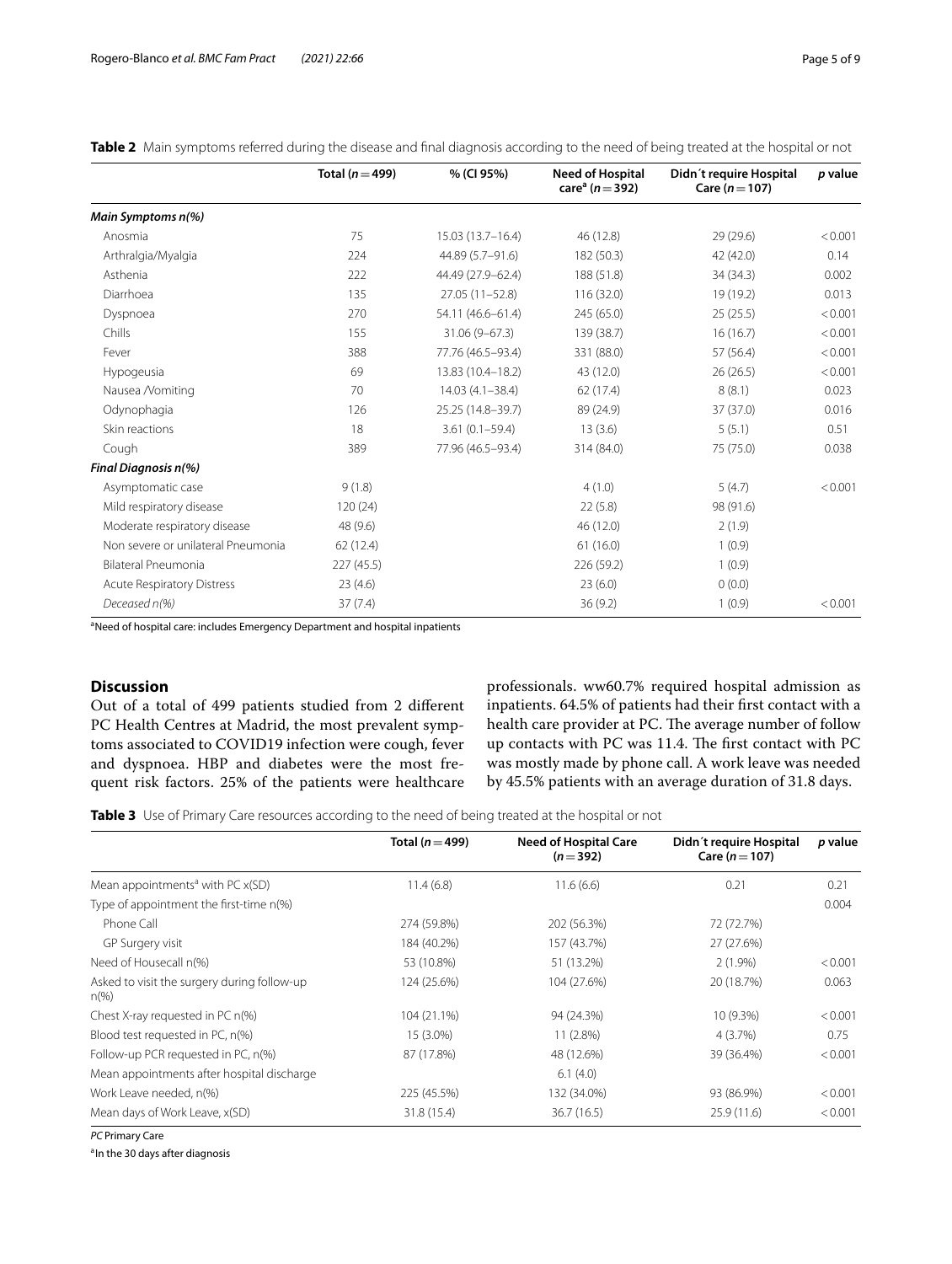|                                       | <b>Univariate</b> |                | <b>Multivariate</b> |                |
|---------------------------------------|-------------------|----------------|---------------------|----------------|
|                                       | <b>IRR</b>        | CI 95%         | IRR*                | CI 95%         |
| Age                                   | $0.998*$          | [0.997, 1.000] | 1.001               | [0.999, 1.003] |
| Sex (Male)                            | 1.042             | [0.988, 1.098] | $1.072$ *           | [1.013, 1.134] |
| Body Mass Index                       | 1.006             | [1.000, 1.012] |                     |                |
| Smoking history $+$                   | 0.915             | [0.821, 1.019] |                     |                |
| High Blood Pressure +                 | 0.963             | [0.911, 1.018] |                     |                |
| Chronic Obstructive Pulmonary Disease | $0.794***$        | [0.694, 0.909] |                     |                |
| Asthma                                | $1.272***$        | [1.159, 1.396] |                     |                |
| <b>Diabetes</b>                       | 0.961             | [0.896, 1.030] |                     |                |
| Ischaemic Heart Disease               | 0.901             | [0.792, 1.026] |                     |                |
| Cerebrovascular Disease               | $0.654***$        | [0.555, 0.772] | $0.700***$          | [0.590, 0.829] |
| Oncological disease                   | $0.894*$          | [0.808, 0.990] |                     |                |
| Chronic Kidney Disease                | 0.918             | [0.813, 1.037] |                     |                |
| Needing Hospital Care                 | 1.088             | [1.020, 1.161] |                     |                |
| Being Hospitalized as inpatient       | $0.895***$        | [0.832, 0.964] | 0.968               | [0.893, 1.049] |
| <b>Final Diagnosis</b>                |                   |                |                     |                |
| Asymptomatic                          | ref               |                | Ref                 |                |
| Mild Respiratory infection            | $1.490**$         | [1.163, 1.910] | $1.404***$          | [1.095, 1.801] |
| Moderate Respiratory infection        | $1.592***$        | [1.215, 2.086] | $1.802***$          | [1.372, 2.369] |
| Unilateral Pneumonia                  | $1.802***$        | [1.400, 2.319] | $1.895***$          | [1.467, 2.447] |
| Bilateral                             | $1.646***$        | [1.287, 2.105] | $1.852***$          | [1.437, 2.386] |
| Respiratory Distress Syndrome         | 1.246             | [0.943, 1.647] | $1.404*$            | [1.055, 1.868] |
| Work leave needed                     | 1.254             | [1.190, 1.321] | $1.326***$          | [1.244, 1.413] |

## <span id="page-5-0"></span>**Table 4** Associated factor related with the number of Healthcare Provider Encounters in PC

Exponentiated coefficients; 95% confidence intervals in brackets; Multivariate Adjusted Poisson Regression Model

 $+$ Not having means reference category

*Goodness of ft: AIC 3882.3, BIC 3928.4*

\* *p*<0.05, \*\**p*<0.01, \*\*\**p*<0.001

Age and gender distribution in this case series is similar to previous studies [\[5](#page-7-4)[–10,](#page-7-8) [13–](#page-7-11)[15](#page-7-12)], although most of the other studies were made at hospital facilities. We have found only two other studies that used data from PC settings [\[8](#page-7-6), [16,](#page-7-13) [17\]](#page-7-14). Most frequent symptoms were fever, cough and dyspnoea which coincide with most studies and official reports. In our study some symptoms, such as dyspnoea and cough, have higher prevalence. This fact could be explained due to the way the study was performed, in which while reviewing the clinical histories those symptoms were searched exhaustively from the very beginning to the end of the follow-up. Anosmia and ageusia were present in 15% and 13.8% of the patients of our study. These symptoms were first described in April 2020, with diferent prevalence according to the case series [\[18](#page-7-15), [19](#page-7-16)].

Almost all of our patients were symptomatic and more than half of them had pneumonia (unilateral or bilateral). These results are above the ones given in the RENAVE COVID19[\[9](#page-7-7)] report and this diference could be explained by the way the sample was taken. In Spain at the beginning of the pandemic, only healthcare providers and the severe infections had a PCR test indicated and those tests were only performed at Hospital facilities. The same occurred to the hospitalization rates. The official guidelines to PCR test changed according to their availability and the community transmission status [\[20](#page-7-17)]. Since the data from the onset of the pandemic included only the PCR confrmed infections, some of the mild cases were not included in our study. Since May 2020, a PCR confrmation test was indicated for all clinical cases regardless of the severity of their symptoms or the health care provider (Hospital or Primary Care facilities)[\[11](#page-7-9)].

The use of PC resources has scarcely been studied at all. There are studies that highlight the PC attention as a main player in the pandemic and its fast adaptation to the new assistance model: prioritizing phone call consults and creating separated paths to treat patients with covid19 infection (confrmed or suspected) from non-COVID patients  $[21-27]$  $[21-27]$ . However, the burden it has meant to the healthcare providers and its costs have not been studied in detail. In our study, 64.5% of COVID19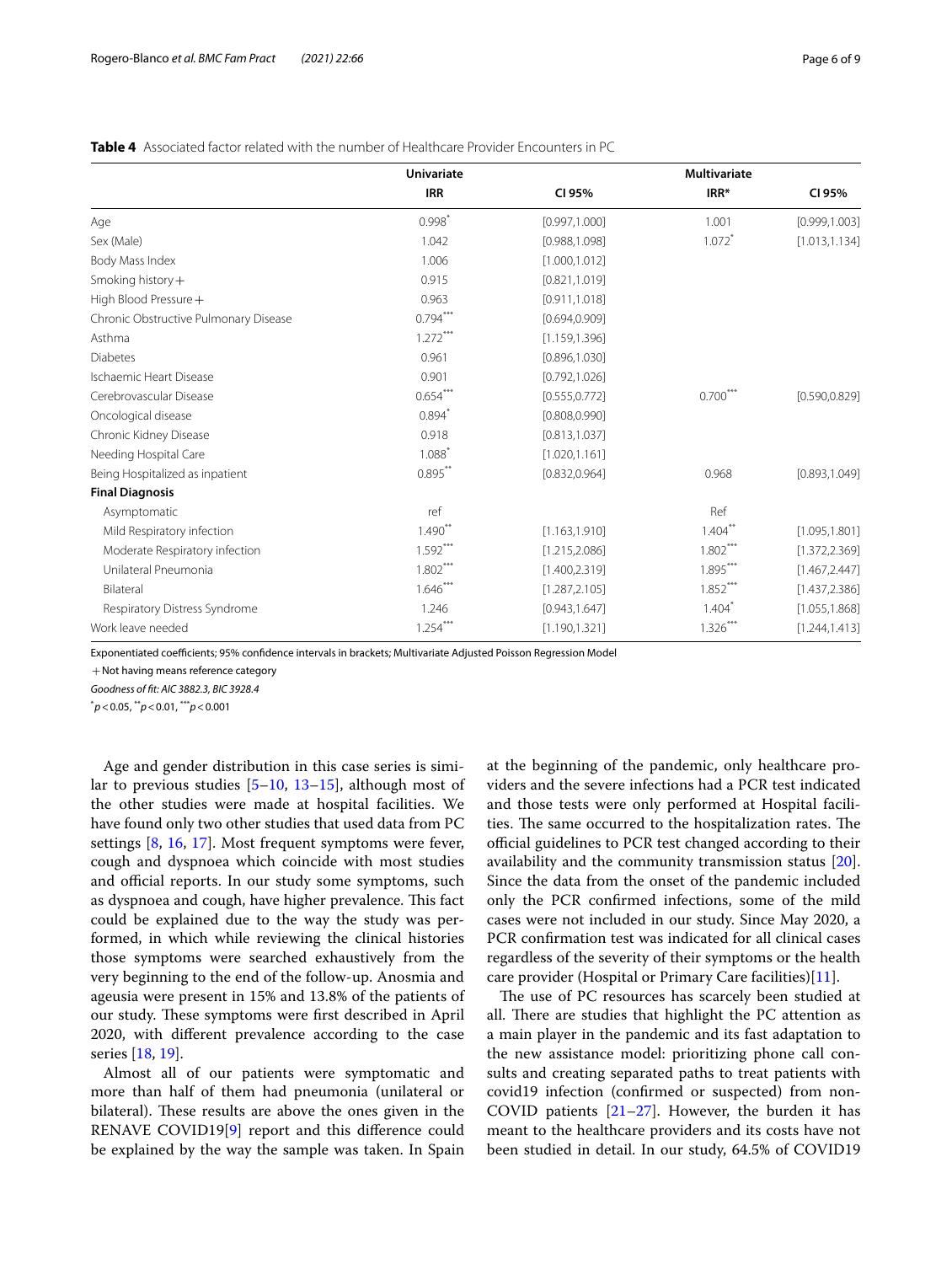patients contacted for the frst time with PC, which supports the importance of PC in early detection. Also, the average number of 11.4 follow up contacts in the frst months in those patients support the importance of Primary Care in containing of a pandemic.

The high percentage of patients  $(45.5%)$  needing a work leave increased the bureaucracy burden indeed and paperwork in the peak of the pandemic. Even the National Social Security Institute modifed its procedures to facilitate patients' confnement and communications with the companies the patients worked in. This increase in bureaucracy has also been described by other authors [[28\]](#page-8-1).

Among the factors associated with increasing the number of HPE we found disease severity and the need of a work leave. Even after adjusting with multivariate regression, they remained of statistical signifcance and some other important covariates that could be expected to infuence that, such us respiratory diseases, dropped from the model. Also being male and having cerebrovascular disease were associated with the number of HPE and no explanation for that could be hypothesized. Further studies are needed and another HPE measurement at 6 or 12 months could be of help in that.

SaRS-CoV-2 has caused the frst pandemic for a coronavirus, taking the health systems of diferent countries at the verge of collapse, and causing the closure of many institutions. The reorganization of the Health Systems to cope with this pandemic could lead us to an unequal distribution of the health resources, prioritizing medical treatment exclusively for COVID19 patients and unable to cope with other common acute and chronic conditions usually followed by PC.

#### **Strengths and weaknesses**

On the one hand, one of the strongest points of our study was that the electronic medical record was reviewed exhaustively by their own family physician, who already knew the patient and frequently was in charge in most of the patient follow up. Also, the patients were followed up for 30 days after the positive PCR test was done. We do consider 30 days to be a longer follow up than other studies.

On the other hand, one limitation of this study was that since the data from the onset of the pandemic included only the PCR confrmed infections, some of the mild cases were not included in our study.

Other shortcoming could be that in the follow up we didn't register when each new symptom appeared, therefore we can't correlate the symptoms with the disease evolution.

## **Conclusion**

Symptoms and risk factors found in our case series in the South area of Madrid are similar to previous studies. The rate of unilateral or bilateral pneumonia in the confrmed cases was high. COVID-19 healthcare attention required the use of an elevated number of sociosanitary resources. The health care system has been posed to its limits due to phone/office emergency and follow up consults, as well as time spent by physicians with work leaves, and other paperwork for COVID-19 patients, above the average Primary Care practices. Later, broader cost studies will be needed to quantify the impact in the health system.

#### **Abbreviations**

PCR: Polymerase Chain Reaction; COVID: Coronavirus Disease; PC: Primary Care; EMR: Electronical Medical Record; HPE: Healthcare Providers Encounters; HBP: High Blood Pressure; COPD: Chronic Obstructive Pulmonary Disease.

#### **Acknowledgements**

**Grupo COVID-AP**

*Primary Health Care Centre General Ricardos:* Abellán López, Francisco Ramón; Barranco Apoita, Marta; Bernardo de Quirós, Carlos; Bernardo Corral, Manuel María; Bosom Velasco, Marta; Casado Álvaro, Carlos; Casado Sanz, M Pilar; Chaves Sánchez, Pilar; Cubero González, Paulino; De la Torre Buedo, Eva; Docavo Muñiz, Patricia; Fernández Díaz, Raquel; Ferrer Valeiras, Teresa; Garcés Ranz, José Damián; García Galeano, Mª Celeste; Gómez Ciriano, Jorge Ignacio; Gómez Criado, María Soledad; Herranz López, Marta; Hontanilla Calatayud, Josefna; Hurtado Gallar, Jorge; Jerez Fernández, Pablo; López Rodríguez, Juan Antonio; Machín Hamalainen, Santiago; Macías Rodríguez, Jacinto; Marín Becerra, María Teresa; Mateo Fernández, Raquel, Medina García, Rodrigo; Moldes Rodríguez, Mari Paz; Morcillo Cebolla, Sara; Pajares Box, Purifcación; Palacios Goncalves, Lydia; Preto Berdeja, Guilherme Artur; Prieto Orzando, Asunción; Quintana Araencibia, Lara; Rogero Blanco, María Eloísa; Rossignoli Fernández, Tomas; San Telesforo Navarro, María José; Sánchez Barreiro, Sara; Santos Franco, Laura; Vila i Torello, Clara; Ferrer Valeiras, Teresa.

*Primary Health Care Centre Los Rosales:* Alejano Rodríguez, Ana Isabel; Barbero sacristán, Pedro; Barranco Camino, María; Calvo García, Isabel; Diaz Calera, M concepción; Drak Hernández, Yasmin; Fuentes Barona, Juan Carlos; Galtier Gómez, Leticia; Gómez Fernández, María Esperanza; González García, Vera; Horcajada Alocén, Rocío; Hortelano Galán, María Isabel; Muñoz Molina, M Pilar; Navarro Carnero, Belén; Pérez Sánchez, Francisco Carlos; Sáenz García Baquero, Isabel; Torralba Garrido, Vicente Iván; Zufa García, Francisco Javier . Hospital Clínico San Carlos: Andrea Valcárcel Alonso.

#### **Authors' contributions**

Conception and design of manuscript: ERB, SMH, RMG and JALR. Data collec‑ tion coordination: VGG and PMM. Data collection: COVID-AP Group. Analysis and interpretation: ERB and JALR. All authors and the group participated in the writing, review and fnal approval of the manuscript.

#### **Funding**

The study has not received funding, but the Foundation for Biomedical Research and Innovation in Primary Care (FIIBAP) will help with the costs of publication.

#### **Availability of data and materials**

The datasets used and/or analysed during the current study are available from the corresponding author on reasonable request.

Regarding data exchange, the Ethics Committee approved this research without considering the option of data sharing. The data contains sensitive clinical information about the patient, so there are ethical and legal restrictions to sharing the data set. The data are part of the COVID-AP study and can be requested by contacting the Ethics Committee at the email address ceic.hcsc@salud.madrid.org; or you can also contact the Primary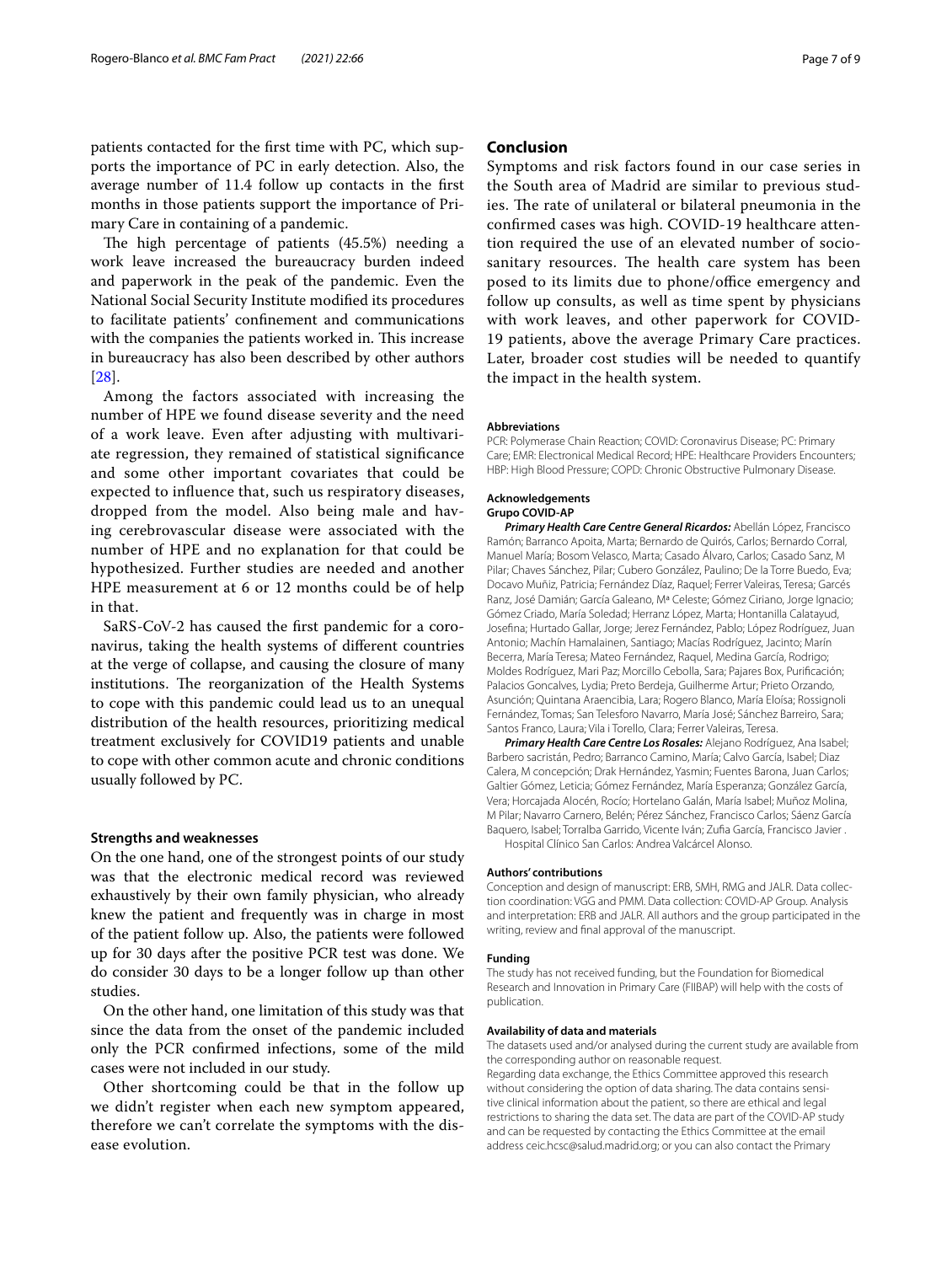Care Management of Madrid through the Technical Direction of Teaching and Research at the email address dtdei@salud.madrid.org. The COVID-AP Group may establish future collaborations with other groups based on the same data. The main researchers of the project will be contacted (Juan A López-Rodríguez at juanantonio.lopez@salud.madrid.org and info@covidap. es). However, each new project based on these data must be previously submitted to CEIC for approval.

## **Declarations**

#### **Ethics approval and consent to participate**

This study was evaluated and approved from the Hospital Clínico San Carlos Ethical Committee 20/307- E COVID, and also had the approval from the Madrid Centro Local Investigation Commission (Project code: 12/20-C). Informed consent was obtained from all the participants.

#### **Consent for publication**

All the authors consent to the publication of this article by BMC Family Practice.

#### **Competing interests**

The authors declare that they have no competing interests.

#### **Author details**

<sup>1</sup>Primary Health Care Centre General Ricardos, Calle General Ricardos 131, 28019 Madrid, Spain. <sup>2</sup> Health Services Research On Chronic Patients Network (REDISSEC), Madrid, Spain. <sup>3</sup> Primary Health Care Centre Los Rosales, Madrid, Spain. <sup>4</sup>Medical Specialties and Public Health Department, School of Health Sciences, University Rey Juan Carlos Alcorcón, Madrid, Spain. <sup>5</sup>Research Support Unit, Primary Care Management, Madrid, Spain. <sup>6</sup> Hospital Clínico San Carlos, Madrid, Spain.

#### Received: 31 October 2020 Accepted: 17 March 2021 Published online: 08 April 2021

#### **References**

- <span id="page-7-0"></span>N Zhu D Zhang W Wang X Li B Yang J Song2020 A novel coronavirus from patients with pneumonia in China, 2019 N Engl J Med. 382 727 33
- <span id="page-7-1"></span>2. Situación de COVID-19 en España. cnecovid. ISCIII. 2020. [https://cneco](https://cnecovid.isciii.es/covid19/) [vid.isciii.es/covid19/](https://cnecovid.isciii.es/covid19/). Accessed 21 June 2020.
- <span id="page-7-2"></span>3. Ministerio de Sanidad E. Ministerio de Sanidad, Consumo y Bienestar Social - Profesionales - Situación actual Coronavirus. 2020. [https://](https://www.mscbs.gob.es/profesionales/saludPublica/ccayes/alertasActual/nCov-China/situacionActual.htm) [www.mscbs.gob.es/profesionales/saludPublica/ccayes/alertasActual/](https://www.mscbs.gob.es/profesionales/saludPublica/ccayes/alertasActual/nCov-China/situacionActual.htm) [nCov-China/situacionActual.htm](https://www.mscbs.gob.es/profesionales/saludPublica/ccayes/alertasActual/nCov-China/situacionActual.htm). Accessed 7 July 2020.
- <span id="page-7-3"></span>4. M Pollán B Pérez-Gómez R Pastor-Barriuso J Oteo MA Hernán M Pérez-Olmeda2020 Prevalence of SARS-CoV-2 in Spain (ENE-COVID): a nationwide, population-based seroepidemiological study Lancet. 6736 1 11 [https://doi.org/10.1016/S0140-6736\(20\)31483-5](https://doi.org/10.1016/S0140-6736(20)31483-5)
- <span id="page-7-4"></span>5. Z Wu JM McGoogan 2020 Characteristics of and Important Lessons from the Coronavirus Disease 2019 (COVID-19) Outbreak in China: Summary of a Report of 72314 Cases from the Chinese Center for Disease Control and Prevention JAMA - Journal of the American Medical Association. 323 1239 42
- 6. S Richardson JS Hirsch M Narasimhan JM Crawford T McGinn KW Davidson2020 Presenting Characteristics, Comorbidities, and Outcomes among 5700 Patients Hospitalized with COVID-19 in the New York City Area JAMA - J Am Med Assoc. 323 2052 9
- <span id="page-7-5"></span>7. Goyal P, Choi JJ, Pinheiro LC, Schenck EJ, Chen R, Jabri A, et al. Clinical characteristics of Covid-19 in New York City. N Engl J Med. 2020;382:2372–4. <https://doi.org/10.1056/NEJMc2010419>.
- <span id="page-7-6"></span>8. de Lusignan S, Dorward J, Correa A, Jones N, Akinyemi O, Amirthalingam G, et al. Risk factors for SARS-CoV-2 among patients in the Oxford Royal College of General Practitioners Research and Surveillance

Centre primary care network: a cross-sectional study. Lancet Infect Dis. 2020;3099. doi[:https://doi.org/10.1016/S1473-3099\(20\)30371-6.](https://doi.org/10.1016/S1473-3099(20)30371-6)

- <span id="page-7-7"></span>9. Epidemiológica RN de V. Análisis de los casos de COVID-19 notificados a la RENAVE Informe COVID-19 nº 33. 29 de mayo de 2020. Isciii. 2020;:11. https://www.isciii.es/QueHacemos/Servicios/VigilanciaSalud-PublicaRENAVE/EnfermedadesTransmisibles/Documents/INFORMES/ InformesCOVID-19/Informe no 33. Análisis de los casos de COVID-19 hasta el 10 de mayo en España a 29 de mayo de 2020.pdf.
- <span id="page-7-8"></span>10. Gerencia Asistencial de Atención Primaria. Servicio Madrileño de Salud. Informe Técnico COVID-19 Atención Primaria Marzo-Abril 2020. 2020. Available at [https://isanidad.com/wp-content/uploads/2020/06/Infor](https://isanidad.com/wp-content/uploads/2020/06/Informe-COVID-19-AP-Madrid.pdf) [me-COVID-19-AP-Madrid.pdf.](https://isanidad.com/wp-content/uploads/2020/06/Informe-COVID-19-AP-Madrid.pdf) Accessed 4 Feb 2021
- <span id="page-7-9"></span>11. Ministerio de Sanidad E. Documento técnico Manejo en atención primaria y domiciliaria del. 2020;1–18. [https://www.mscbs.gob.es/](https://www.mscbs.gob.es/profesionales/saludPublica/ccayes/alertasActual/nCov/documentos/Manejo_primaria.pdf) [profesionales/saludPublica/ccayes/alertasActual/nCov/documentos/](https://www.mscbs.gob.es/profesionales/saludPublica/ccayes/alertasActual/nCov/documentos/Manejo_primaria.pdf) Manejo primaria.pdf. Accessed 4 Feb 2021.
- <span id="page-7-10"></span>12. Comunidad de Madrid. COVID-19. Reorganización de la asistencia. Comunicados | Comunidad de Madrid. 2020. [https://www.comunidad.](https://www.comunidad.madrid/servicios/salud/covid-19-reorganizacion-asistencia-comunicados#reorganizacion-asistencial) [madrid/servicios/salud/covid-19-reorganizacion-asistencia-comun](https://www.comunidad.madrid/servicios/salud/covid-19-reorganizacion-asistencia-comunicados#reorganizacion-asistencial) [icados#reorganizacion-asistencial.](https://www.comunidad.madrid/servicios/salud/covid-19-reorganizacion-asistencia-comunicados#reorganizacion-asistencial) Accessed 21 June 2020.
- <span id="page-7-11"></span>13. Zhu J, Ji P, Pang J, Zhong Z, Li H, He C, et al. Clinical characteristics of 3,062 COVID-19 patients: a meta-analysis. J Med Virol. 2020;92:1902–14. <https://doi.org/10.1002/jmv.25884>.
- 14. F Zhou T Yu R Du G Fan Y Liu Z Liu2020 Clinical course and risk factors for mortality of adult inpatients with COVID-19 in Wuhan, China: a retrospective cohort study Lancet. 395 1054 62 [https://doi.org/10.1016/](https://doi.org/10.1016/S0140-6736(20)30566-3) [S0140-6736\(20\)30566-3](https://doi.org/10.1016/S0140-6736(20)30566-3)
- <span id="page-7-12"></span>15. G Suleyman RA Fadel KM Malette C Hammond H Abdulla A Entz2020 Clinical Characteristics and Morbidity Associated With Coronavirus Disease 2019 in a Series of Patients in Metropolitan Detroit JAMA Netw open. 3 e2012270 [https://doi.org/10.1001/jamanetworkopen.2020.](https://doi.org/10.1001/jamanetworkopen.2020.12270) [12270](https://doi.org/10.1001/jamanetworkopen.2020.12270)
- <span id="page-7-13"></span>16. Tenforde MW, Rose EB, Lindsell CJ, et al. Characteristics of adult outpatients and inpatients with COVID-19 — 11 Academic Medical Centers, United States, March–May 2020. MMWR Morb Mortal Wkly Rep. 2020;69:841–6. [https://doi.org/10.15585/mmwr.mm6926e3.](https://doi.org/10.15585/mmwr.mm6926e3)
- <span id="page-7-14"></span>17. Xianxian Zhao, Bili Zhang, Pan Li, Chaoqun Ma, Jiawei Gu, Pan Hou, Zhifu Guo, Hong Wu YB. Incidence, clinical characteristics and prognostic factor of patients with COVID-19: a systematic review and metaanalysis. bmj yale. 2020. doi[:https://doi.org/10.1101/2020.03.17.20037](https://doi.org/10.1101/2020.03.17.20037572) [572](https://doi.org/10.1101/2020.03.17.20037572).
- <span id="page-7-15"></span>18. Tong JY, Wong A, Zhu D, Fastenberg JH, Tham T. The prevalence of olfactory and gustatory dysfunction in COVID-19 patients: a systematic review and meta-analysis. Otolaryngol Head Neck Surg. 2020;163(1):3–11. [https://doi.org/10.1177/0194599820926473.](https://doi.org/10.1177/0194599820926473)
- <span id="page-7-16"></span>19. E Mehraeen F Behnezhad MA Salehi T Noori H Harandi SA SeyedAlinaghi 2020 Olfactory and gustatory dysfunctions due to the coronavirus disease (COVID-19): a review of current evidence Eur Arch Oto-Rhino-Laryngology. <https://doi.org/10.1007/s00405-020-06120-6>
- <span id="page-7-17"></span>20. Centro de coordinación de alertas y emergencias sanitarias. Actualización nº 156. Enfermedad por el coronavirus (COVID-19). 06.07.2020. Situación de España. 2020;:1-12.
- <span id="page-7-18"></span>21. M Marshall A Howe G Howsam M Mulholland J Leach 2020 COVID-19: a danger and an opportunity for the future of general practice Br J Gen Pract. 70 270 1
- 22. Greenhalgh T, Koh GCH, Car J. Covid-19: A remote assessment in primary care. BMJ. 2020;368. doi[:https://doi.org/10.1136/bmj.m1182.](https://doi.org/10.1136/bmj.m1182)
- 23. Salisbury H. Helen salisbury: fear in the time of covid. BMJ. 2020;368:m1286. [https://doi.org/10.1136/bmj.m1286.](https://doi.org/10.1136/bmj.m1286)
- 24. Kidd M. Australia's primary care COVID-19 response. Aust J Gen Pract. 2020;49(Suppl 2). [https://doi.org/10.31128/AJGP-COVID-02.](https://doi.org/10.31128/AJGP-COVID-02)
- 25. Thornton J. Covid-19: how coronavirus will change the face of general practice forever. BMJ. 2020;368:m1279. [https://doi.org/10.1136/bmj.](https://doi.org/10.1136/bmj.m1279) [m1279](https://doi.org/10.1136/bmj.m1279).
- 26. C Llor A Moragas 2020 Coronavirus and primary care Atencion Primaria. 52 294 6